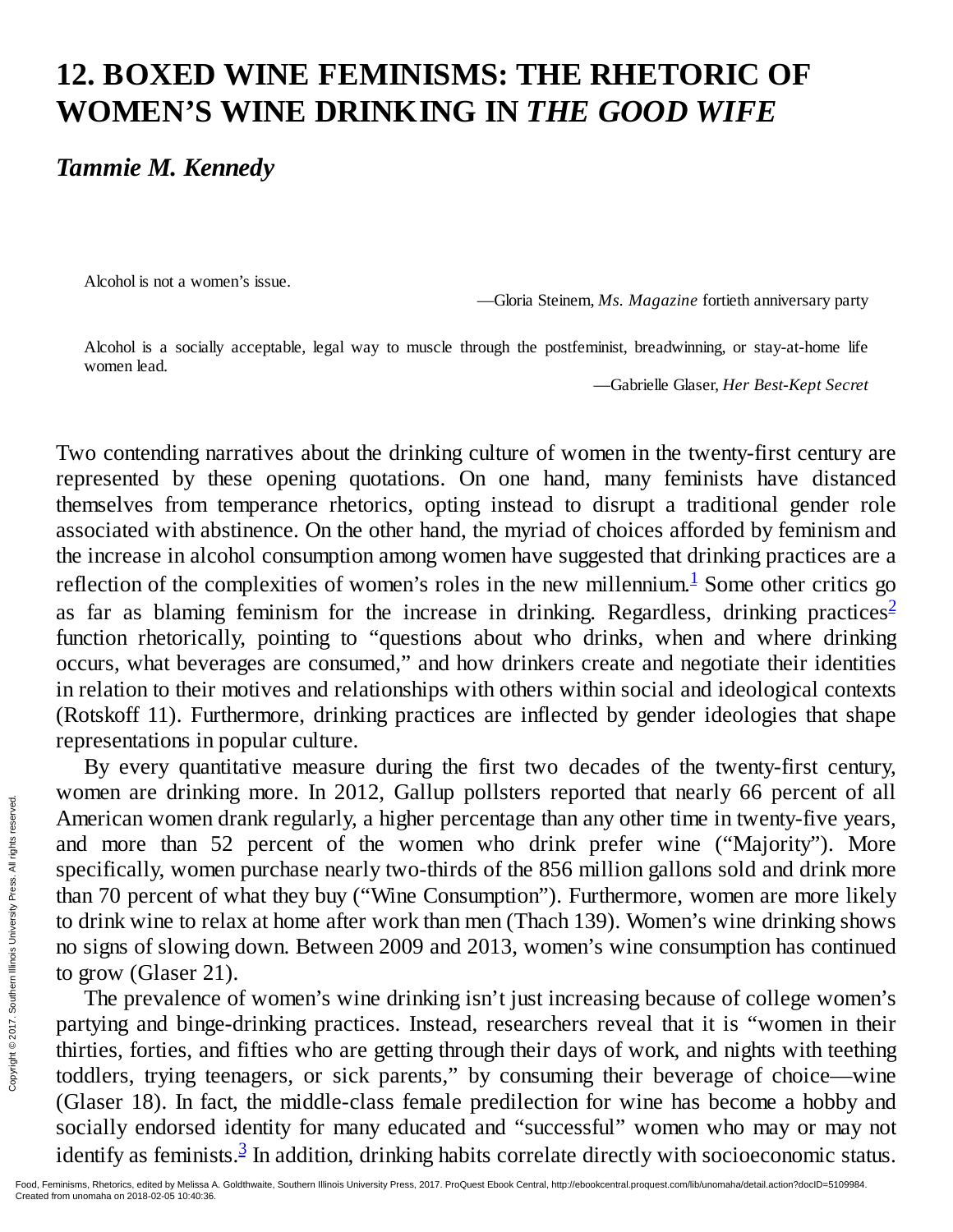The more educated and well-off a woman is, the more likely she is to imbibe (Johnston 51). If temperance was *the* women's issue of the nineteenth century, as Carol Mattingly argues in *Well-Tempered Women*, then the documented ubiquity of women's wine drinking in the twentyfirst century presents an important artifact for feminist rhetoricians to study.

<span id="page-1-0"></span>In this chapter, I provide a brief overview of women's wine-drinking practices in the last decade. Then, I perform a close reading of the wine-drinking habits depicted in *The Good Wife* (*TGW*). Although Olivia Pope's wine drinking in *Scandal* has been highlighted by mainstream media like the *New York Times, TGW* is one of the few prime-time series that passes the Bechdel test<sup>[4](#page-9-2)</sup> and features a variety of strong women protagonists with a range of feminist philosophies, including the main character, Alicia Florrick (Julianna Marguilies). In order to understand the rhetorical nature of women drinking wine in media representations, I ground my analysis in Jacqueline Royster and Gesa Kirsch's notion of "social circulation," which examines how "traditions are carried on, changed, reinvented, and reused when they pass from one generation to the next" and are "expressed via new genres and new media" (101). Contemplating the social circulation of wine drinking as a rhetorical activity also disrupts the public/private binaries often associated with gender. This disruption is critical, especially when considering how wine drinking is equated with what sociologist Arlie Hochschild calls "emotion work," which "requires one to induce or suppress feeling in order to sustain the outward countenance that produces the proper state of mind in others" (7). Representations of wine-drinking practices on television shows, such as *TGW*, reflect how many women perform emotion work while navigating and managing their various roles.

Examining representations of women's wine-drinking practices, the spaces where these drinking rituals take place, and the politics of emotion inherent in these actions, reveals new ways of understanding how women "experience, negotiate, and perform shifting emotions, . . . including subjectivities that are multiple, emergent, diverse, and complex" (Jayne, Valentine, and Holloway 553). I argue that representations of women's wine-drinking habits in *TGW* dramatize the conflicts that emerge from women's changing roles in both the private and public spheres. More specifically, while wine drinking is equated with success (college education, independence, middle-class affluence and privilege, and "having it all"), it also functions as reward and respite from the emotional complexities of performing women's many roles. Kathryn Kueny calls wine an "ambiguous substance," evoking associations with religion, romance, health, pleasure, and affluence, as well as conjuring images of addiction and its effects on the idealized personal and professional life. This same ambiguity is exposed by *TGW*'s protagonist Alicia Florrick, who drinks wine as a means to navigate the freedoms and pressures gained from feminist and women's movements, as well as to manage her emotions and modulate her identity within these changing roles. Example 12:00 Created from unomaha on 2018-02-05 10:40:36.<br>
Created from unomaha on 2018-02-05 10:40:36. Coreated from unomaha on 2018-02-05 10:40:36. Coreated from unomaha on 2018-02-05 10:40:36.

### **WOMEN'S WINE-DRINKING PRACTICES**

Within the last ten years, wine as an ambiguous substance for women has foregrounded both the pleasure and harm in women's drinking practices and traced these issues to feminism and the need for women to self-medicate to deal with stress. The question of whether or not drinking is feminist has been discussed in a variety of publications. In "Libation as Liberation?," Barbara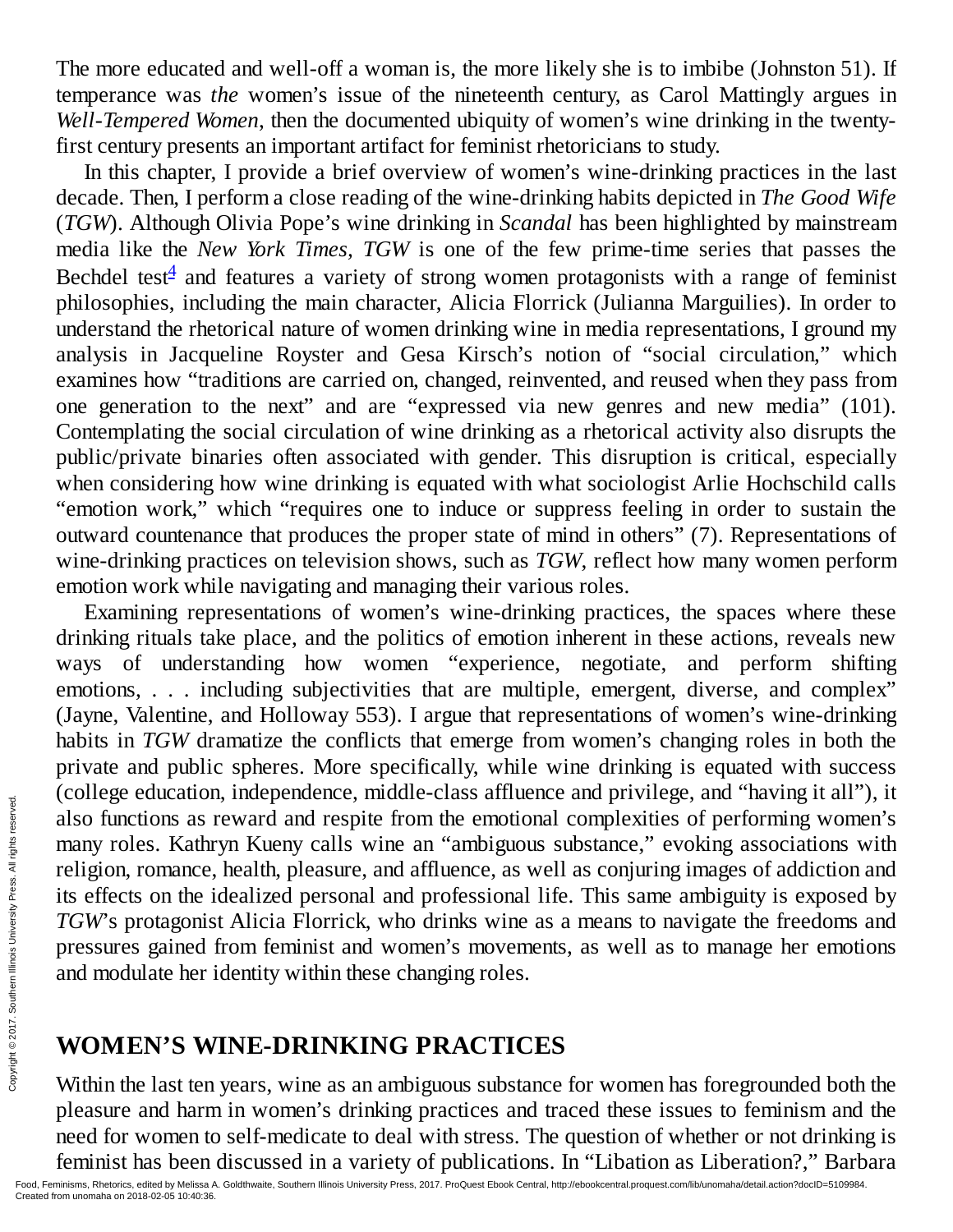Ehrenreich argues that "going toe to toe with men is a feminist act; going drink for drink with them isn't." Although she focuses on the prevalence of binge drinking in her 2002 *Time* magazine article, Ehrenreich also examines the relationship between the women's liberation movement and alcohol consumption, arguing that feminist foremothers would not have believed that drinking was a form of female self-assertion. Later in 2008, *New York Magazine* published "Gender Bender," which profiles the increase in prominence and amount of women's socialdrinking practices and argues that women's "drinking has become entwined with progressive feminism." Author Alex Morris supports the argument by describing an incident that happened with two editors of feminist website Jezebel, a website that Morris labels as "pro-alcohol":

A well-respected media personality invited two of its writers onto her Internet show "Thinking and Drinking"—a typically classy, semi-Socratic affair—and the younger women got so visibly shitfaced and the conversation so disturbing that some critics referred to it as "the Night Feminism Died." (qtd. in Morris)

After the onslaught of reaction to the "Thinking and Drinking" show, as well as to the way the editors acted, Jezebel editor, Jessica Grose, tried to address the link between social drinking and feminism:

I don't think that drinking in and of itself is feminist, but I do think that it comes from a feminist place, that it can bolster one's sense of herself as liberated . . . the whole point of Third Wave feminism is that individual choice should not be judged. (qtd. in Morris)

While many women rejected the charge that feminism is to blame for current drinking practices, they also recognized the need for more discussion about women's drinking in more nuanced, progressive ways. For example, in "Ladies! Liquor! Ladies and Liquor!" blogger Christen McCurdy examines "women's attitudes about drinking—and society's attitudes about women who drink" for *Bitch Magazine*, focusing particularly on third-wave feminism. She asserts that there needs to be more balanced discussions about the relationship between drinking practices and gender, as well as an understanding of how alcohol has fueled social justice efforts like the gay rights movement. In 2013, Ann Dowsett Johnston and Gabrielle Glaser, two highly respected journalists, both published books (*Drink* and *Her Best-Kept Secret*, respectively); the books focus on the dangers of women's drinking, especially how the normalization of women's wine drinking has made alcohol dependence a struggle for growing numbers of well-educated women. Their books were profiled in a wide variety of mainstream media outlets throughout 2013–14, raising new concerns about the pervasiveness of women's wine drinking. Certainly, many of these media discussions reflect gendered attitudes about sexuality and femininity that have circulated throughout history. However, these discussions also point to the importance of examining how the media's interest in and representations of women's wine-drinking practices in the twenty-first century expose the recapitulation of patriarchal ideologies in popular culture. Created from unomaha on 2018-02-05 10:40:36.<br>
Copyright Coreated from unomaha on 2018-02-05 10:40:36.<br>
Copyright Created from unomaha on 2018-02-05 10:40:36.<br>
Created from unomaha on 2018-02-05 10:40:36.<br>
Created from unom

## **EMOTION WORK, FEMINISM, AND WINE DRINKING IN** *THE GOOD WIFE*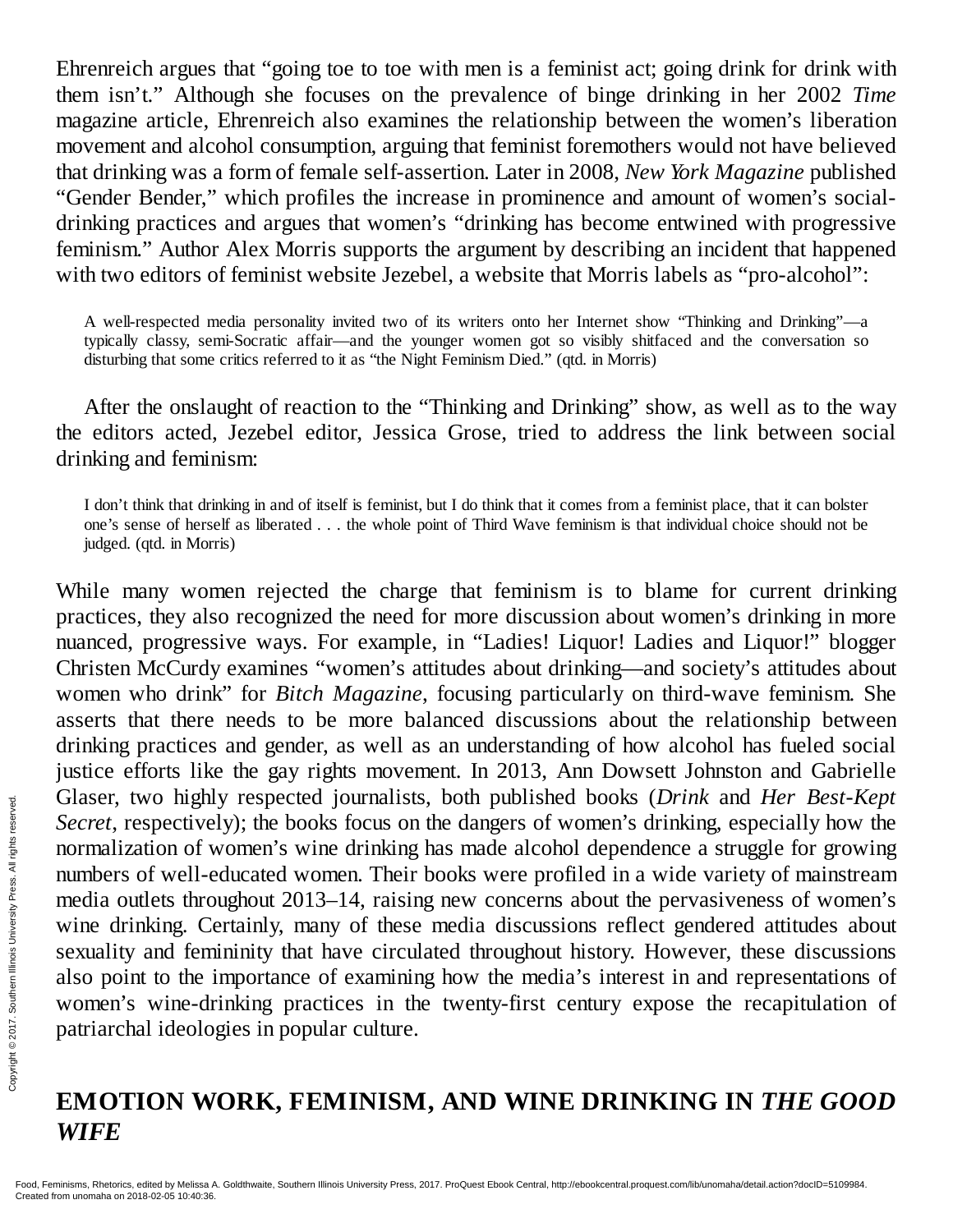Over the past decade, television programs featuring women in leading roles drinking wine in almost every episode have become part of the media landscape. Winemaker Stephanie Gallo, for example, credits the increase in wine consumption not only to the fact that the United States is making better wine but also that wine drinking has become a part of popular culture: "You can't turn on the TV, or look through a magazine without seeing wine" (qtd. in Schmitt). *New York Times* critic Alessandra Stanley even declares that "television has a drinking problem." From *Today*'s cohosts Hoda Kotb and Kathy Lee Gifford drinking wine at 10 A.M. to Bravo's Real Housewives franchise drinking wine as a part of every activity depicted on the series, to Jules and her suburban Cul-de-Sac Crew guzzling wine in *Cougar Town* to Olivia Pope downing lots and lots of red wine in *Scandal*, wine drinking in popular shows geared toward women is ubiquitous.

Royster and Kirsch's notion of social circulation draws attention to wine drinking as a rhetorical activity, which enables scholars to "account for how identities and ideas form and become rhetorical," as well as how "language and ideas travel, create multiple circles of meaning, and engage multiple mechanisms for creating impact and consequence" (102). Royster and Kirsch's feminist rhetorical practices also point to the importance of examining what Hochschild calls the emotion work that women perform in these representations. Hochschild argues that all of us manage emotion; however, women in particular are required to perform more emotional work, which creates a "commercialization of feeling" that is required in public and private positions (14). Emotion work is grounded in "feeling rules" that prescribe what to feel, when to feel, where to feel, how long to feel, and how strong our emotions can be, which are dictated by gender-based notions of normality (56–57). Feeling rules also establish expectations about emotional exchanges in various situations—both what a woman thinks she *should* feel and what others expect her to feel and how she should act on those emotions. Furthermore, as Sara Ahmed argues, emotions are part of larger material and discursive structures. It is important to understand "how emotions work, in concrete and particular ways, to mediate the relationship between the psychic and the social, and between the individual and the collective" (119). An analysis of the wine-drinking practices on *TGW* dramatizes how drinking practices intersect with gendered emotion work.

CBS's drama premiered in 2009 and offers one of the most feminist programs on broadcast television. The show appeals to a cross section of women—more than ten million viewers for season 5—and evokes much discussion, ranging from the *New York Times* to *Glamour* to *Feminist Spectator* to other blogs and fan fiction sites (O'Connell). The series focuses on Alicia Florrick, an educated, middle-aged white woman with two teenaged children and a husband who has been jailed following a very public sex and corruption scandal. While her husband sits in jail, Alicia returns to work as a lawyer after thirteen years of staying at home with the children and a last name that draws mixed attention to her. Viewers watch Alicia navigate the challenges of a hectic professional career, two teenagers, a meddling mother-inlaw, a boss she has feelings for, a law firm in bankruptcy, and a husband who betrayed her but wants her back, all while successfully managing a difficult caseload. Although at first glance the program may seem to be a typical legal drama filled with romance and intrigue, it actually depicts the emancipation of its main character from gender stereotypes and tired tropes about women "having it all" or "love conquers all": Alicia is Exercise Season 5—and exercises.<br>
Exercise Feminist Spectate<br>
Alicia Florrick, a<br>
husband who has<br>
husband sits in jai<br>
with the children<br>
navigate the chall<br>
law, a boss she ha<br>
wants her back, a<br>
the program may s<br>
depic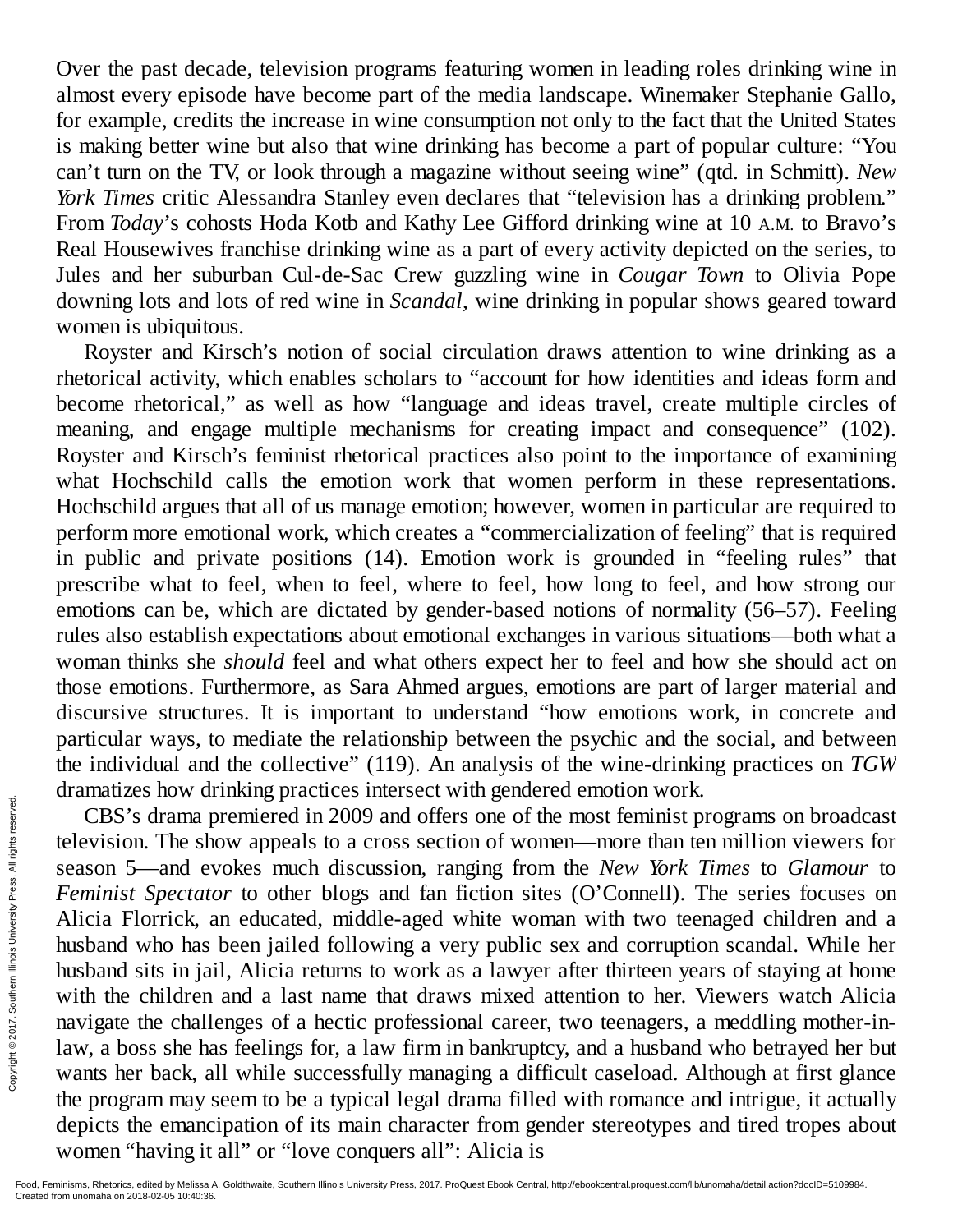fascinating because we're witnessing a shift in her life that echoes the major social changes of the last decades, a shift from her *bourgeois* identity to an independent lifestyle she would've never taken on her own—and that she wouldn't give up for anything anymore. (Morin 45)

Furthermore, the complexity of the character illuminates the conflicts and contradictions that still exist for many women who endure harsh scrutiny and internal turmoil in whatever roles they perform in their homes and workplaces.

Alicia is portrayed as not only intellectual and brave but also as empathetic, a skill that is put to good use with her clients who she keeps calm and listens to in ways that often help her win cases. But beneath this calm, self-contained composure, viewers often witness Alicia doing the emotion work that keeps her effective in both her personal and professional lives. As Hochschild argues, "women often do extra emotion work—especially emotion work that affirms, enhances, and celebrates the well-being and status of others" (165). Alcohol infuses this emotion work and signifies what Ahmed calls "an object of feeling," which both shapes and is shaped by emotion (4). Drinking practices involve an interweaving of the personal with the social and allow for interactions with others and self-reflection in a way that might not happen if one was not drinking (28). The interaction between emotion work and drinking practices is pivotal to the depiction of Alicia's character in *TGW*.

<span id="page-4-0"></span>In *TGW*, wine serves as one "object of feeling" that symbolizes the emotion work Alicia performs in various spaces. Although Alicia drinks with colleagues and clients—beer with her boss and Georgetown friend, Will (Josh Charles); tequila with the firm's investigator and friend, Kalinda (Archie Panjabi); martinis with her other boss, Diane (Christine Baranski); champagne to celebrate court victories with her colleagues; and wine at political functions with her husband, Peter (Chris Noth), it is Alicia's wine drinking at home, alone or with her immediate family, that best demonstrates the rhetorical function of wine drinking and how it shapes emotion work and its circulation.<sup>[5](#page-9-3)</sup> In the pilot episode, after a long, stressful day at her new job, viewers see Alicia pour herself a large glass of red wine ("Pilot"). Just as movies often reveal the themes of the film in the first five minutes, the series establishes red wine as an important object of feeling for Alicia. Red wine provides Alicia respite from the stresses of her professional life; it also offers her the lubricant needed to do the emotion work that helps her critically self-reflect about her values and actions, as well as find a way to her more authentic self, the "Alicia" out of the public eye and beholden to her family and colleagues.

Alicia's wine drinking at home during the first season is meager until her husband is released from prison on electronic monitoring and returns home ("Hi"). Once Peter is home, Alicia's emotion work shifts. While he was incarcerated, Alicia could maintain both her anger at Peter's affair and her focus on succeeding at work as a new associate in a law firm. However, once he returns home, Alicia is confronted by the realities of her transition from housewife to attorney and the fallout involving her previous friends and lifestyle. Peter often uses red wine as a token of their past marriage that he wants to reestablish, offering her wine when she gets home from work ("Bang"; "Heart"), during family dinners ("Hybristophilia"), or later in the series when they make amends and Alicia joins him on the campaign bus ("A More Perfect Union"). Drinking wine with Peter in these situations represents the tension between Alicia's past when she sacrificed her career for Peter's political aspirations and an evolving Experiment Created from unomaha on 2018-02-05 10:40:36. Coested from unomaha on 2018-02-05 10:40:36. Created from unomaha on 2018-02-05 10:40:36. Created from unomaha on 2018-02-05 10:40:36. Created from unomaha on 2018-02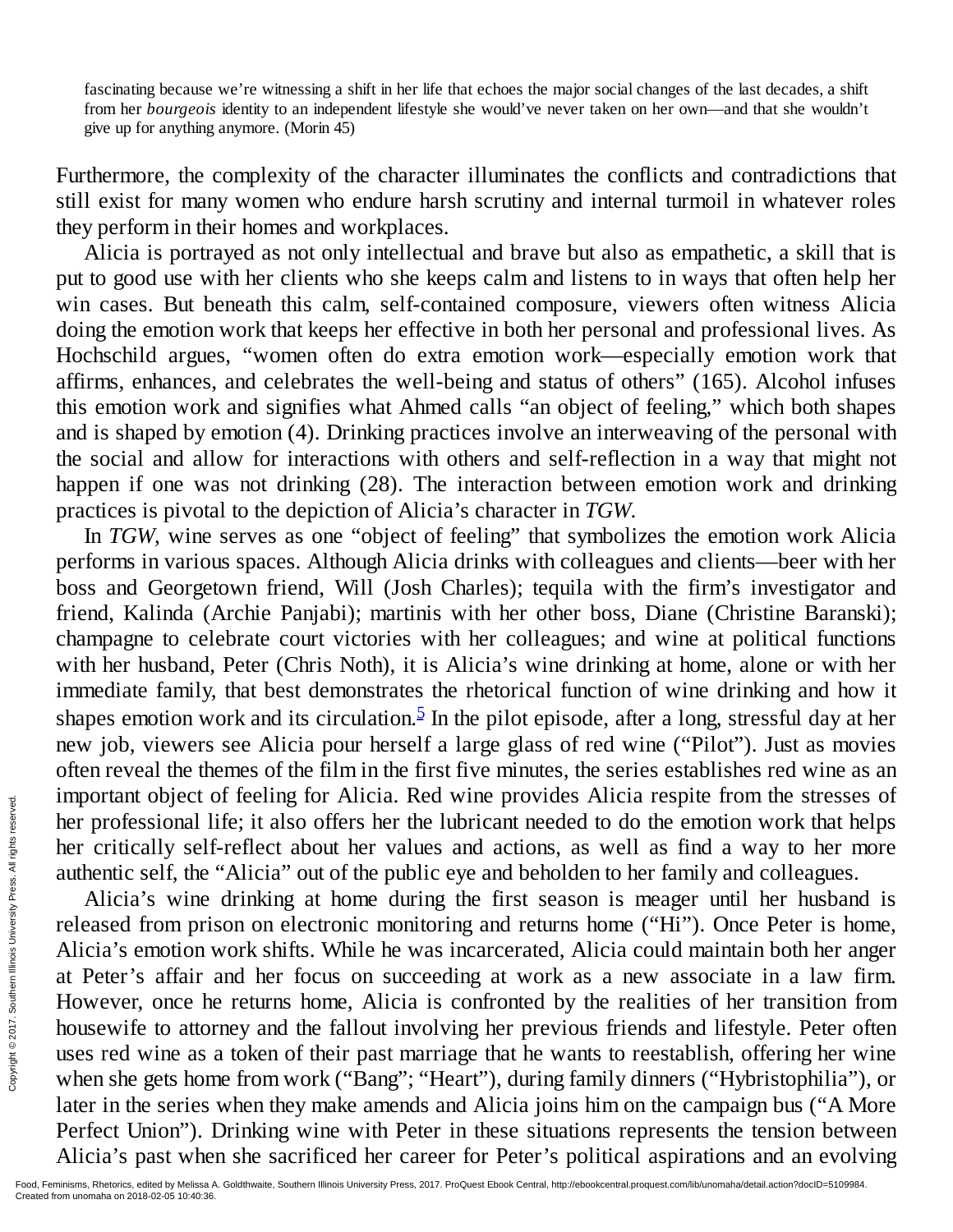sense of self that questions those choices and what she wants for her life going forward. However, no matter how much pressure she gets from her family, Alicia inevitably can't feel what Peter wants her to feel. For example, in "Heart," Alicia is torn between her feelings for her boss Will and her duties as a "good wife" to Peter. When she returns home from work after allowing herself to act on her attraction to Will by kissing him, she and Peter have sex in his bedroom. While Peter interprets the act as hopeful for their relationship, the viewer senses that it was a mere act of sublimation and guilt on Alicia's part. Before their sexual encounter, Peter had offered Alicia a large glass of red wine. However, once they are finished having sex, the viewer witnesses Alicia's confusion underneath her cool reserve. She leaves the red wine on the counter and goes to bed alone in her room. Leaving the wine is symbolic of her ongoing transformation in which she questions what a good mother and wife means to her rather than how others define it. She can no longer perform her previous role of wife. But she has yet to assert what she does feel and how those feelings fit with both her professional and personal life.

Although Alicia is represented as a fairly typical social drinker in public, Alicia and her family members comment on her domestic wine-drinking practices throughout the various seasons. Her daughter, Grace (Makenzie Vega), who has been exploring religion and comes out as a Christian, an identity that Alicia finds very surprising given her views on religion, comments on Alicia's drinking. In "Silver Bullet," Grace worries about her mother's *need* to have wine when she gets home, especially when discussing religion. Alicia coolly replies: "I don't need wine. I like wine. I like a glass of wine after work." When Grace presses the point —"You talk to me all the time about drugs. Wine is a drug."—Alicia chugs down the whole glass. And when Grace goes into a rant about science not taking prayer seriously, Alicia pours another glass. "Just taking another hit off the crack pipe," she tells her daughter, ending the contentious conversation. Later, in "Ham Sandwich," Alicia confesses to Kalinda that Grace thinks she drinks too much wine. Kalinda comforts Alicia's concern by replying, "This is tequila." The two continue drinking together, the scene reinforcing the intimate friendship they are developing. In a later episode, Kalinda, knowing her friend's basic needs, brings Alicia provisions because she's been stuck in a remote hotel in Minnesota for two days to complete a deposition. In addition to clean clothes, Kalinda brings a bottle of red wine. As the two women share the wine and chat, Alicia admits what she misses about being an "opt-out" wife and mother:

You know what I miss about my old life, before the glamour of the law? The quiet. At home in the afternoons, I would drink every day at three o'clock a glass of red wine, waiting for the kids to come home. I miss the silence in the house at three. ("Boom De Yah Da")

At the end of season 5, Alicia's mother, Veronica (Stockard Channing), and mother-in-law, Jackie (Mary Beth Peil), prepare lasagna for Zach's (Graham Phillips) graduation while Alicia is at work because they didn't think Alicia should serve catered food for such an important event. As the two women cook, they drink red wine and bicker about whose fault it is that Alicia and Peter's marriage has crumbled into a union of convenience. As Alicia's mom guzzles red wine, Jackie says, "I see where Alicia's drinking comes from" ("A Weird Year"). Expression. In add<br>
Share the wine are<br>
mother:<br>
From De dink every day at d<br>
at three. ("Boom De<br>
state of Sea<br>
Jackie (Mary Beth<br>
is at work becaus<br>
event. As the two<br>
Alicia and Peter'<br>
guzzles red wine,<br>
The comments<br>

The comments about Alicia's drinking focus on her wine-drinking practices at home. Like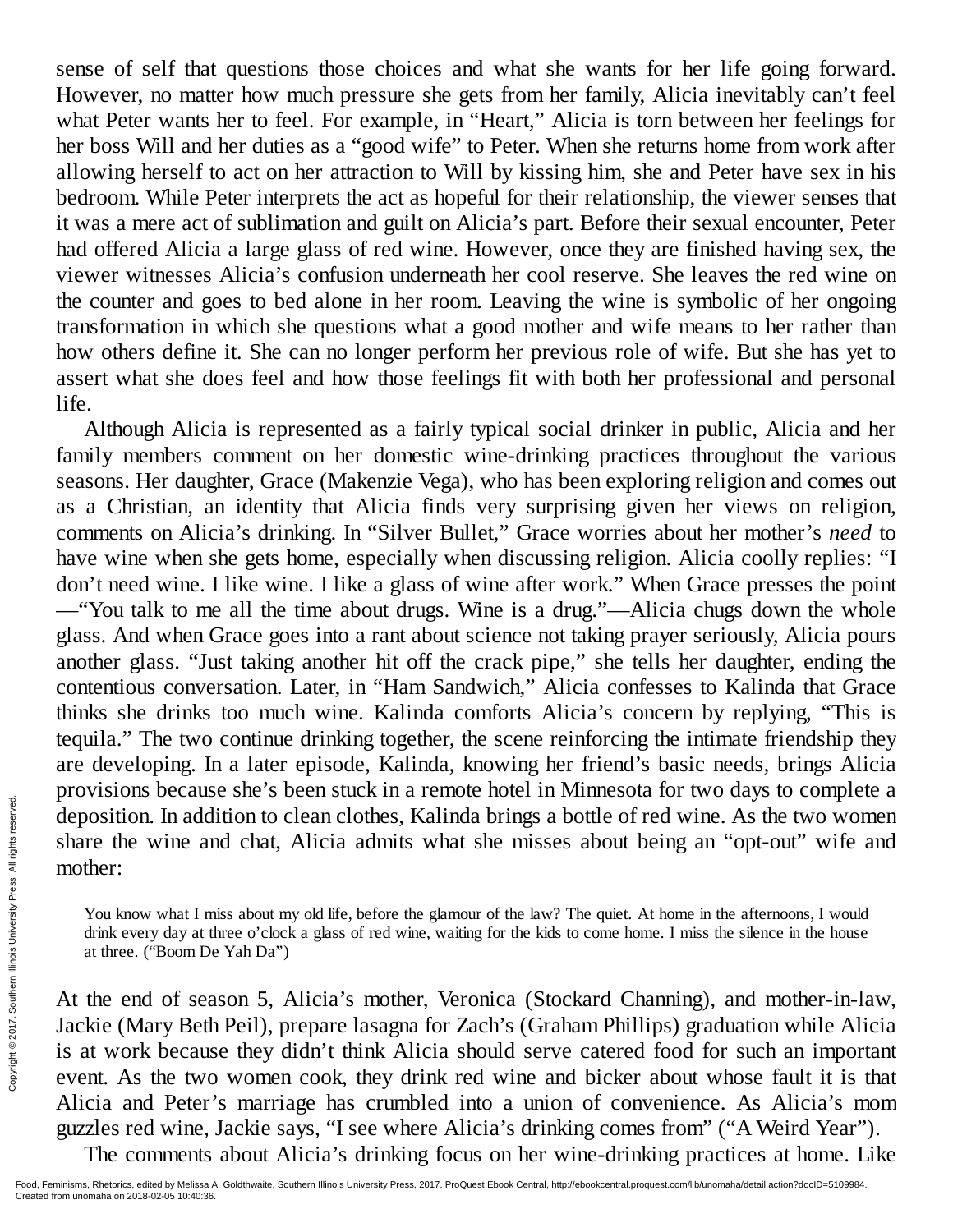so many of the women profiled in Johnston's and Glaser's books, wine drinking denotes the shift from work to home—a much-needed break, reward, and way to relax, which Johnston describes based on her personal experience: "[When I was drinking wine,] my first instinct was to shed some stress as quickly as I shed my coat. . . . Alcohol smoothed that switch from one role to the other. It seemed to make life purr" (160). Peter notes this same habit, pointing out that Alicia has poured herself a glass of wine before she has even taken off her coat ("Great Firewall"). Although Alicia's wine-drinking habits fit Johnston's observation on a couple of occasions, mostly she appears to drink red wine at home as a way to transition between her work life and family life. She even changes into a beige cardigan, her "wine cardigan," when she's at home. The cardigan, like the wine, denotes a space change (think Mr. Rogers) but also symbolizes her emotional state. She wraps it tightly around her body as she curls up with a glass of wine, reflective, angst-ridden, and trying to unwind from the stresses that threaten to engulf her. When she's not alone at home, viewers see Alicia drink wine with her arm around her daughter while watching television ("A New Day"; "Two Girls, One Code"). She also drinks wine at home when she is working, such as conducting Internet searches ("Unorthodox") or paying bills ("Unplugged").

While the wine drinking appears to be her way of soothing her stress, viewers also see that it serves as an object of emotion, which signifies self-doubt. For example, Alicia laments her failings to her daughter with a wineglass in hand: "I wish I was a better mom. I was, but things are out of control" ("Pants on Fire"). Psychologist Pamela Stewart explains the gendered nature of the emotion work behind some women's wine drinking: "Typically, men drink to heighten positive feelings or socialize. Women are more likely than men to drink to get rid of negative feelings" (qtd. in Johnston 108). Furthermore, these "negative emotions" often stem from what Jan Bauer calls the "perversion of feminism," which is rooted in the need to be perfect in all aspects of one's life (qtd. in Johnston 162). Viewers see Alicia drink when she feels jealous of Will's new relationship even though she's still married to Peter ("Blue Ribbon Panel"), when she might not be winning a case ("Parenting Made Easy"), when she's not sure how to talk to her son about interracial dating ("Bitcoin for Dummies"), when she doesn't know what to write to the owner of her old house, which is now up for sale ("Blue Ribbon Panel"), or when she doesn't understand one of her kids' favorite television shows ("The Seven Day Rule"). The heart of Alicia's wine drinking in these circumstances is her entanglement in the feeling rules by which she has been indoctrinated and recognizing on some level that these rules stunt her from honoring what she truly wants and feels is right for her present life. Example 11:00 November 2018-02-03<br>
From Seven Day Rule<br>
entanglement in the level that these runders<br>
From Present life. Navigating fee<br>
wine in more inti<br>
working so many<br>
more stress. Hoch<br>
Estrangement from<br>
self  $\ldots$ 

Navigating feelings of insecurity and self-estrangement are apparent when Alicia drinks wine in more intimate settings with her family. The viewer witnesses Alicia's fatigue from working so many hours at the firm and at home and trying to do both jobs perfectly, creating more stress. Hochschild considers the complexity of such self-estrangement:

Estrangement from aspects of oneself are, in one light, a means of defense between the "real self" [and the work self]. . . . But this solution also poses serious problems. For in dividing up our sense of self, in order to save the "real" self from unwelcome intrusions, we necessarily relinquish a healthy sense of wholeness. We come to accept as normal the tension we feel between our "real" and our "on-stage" selves. (183–84)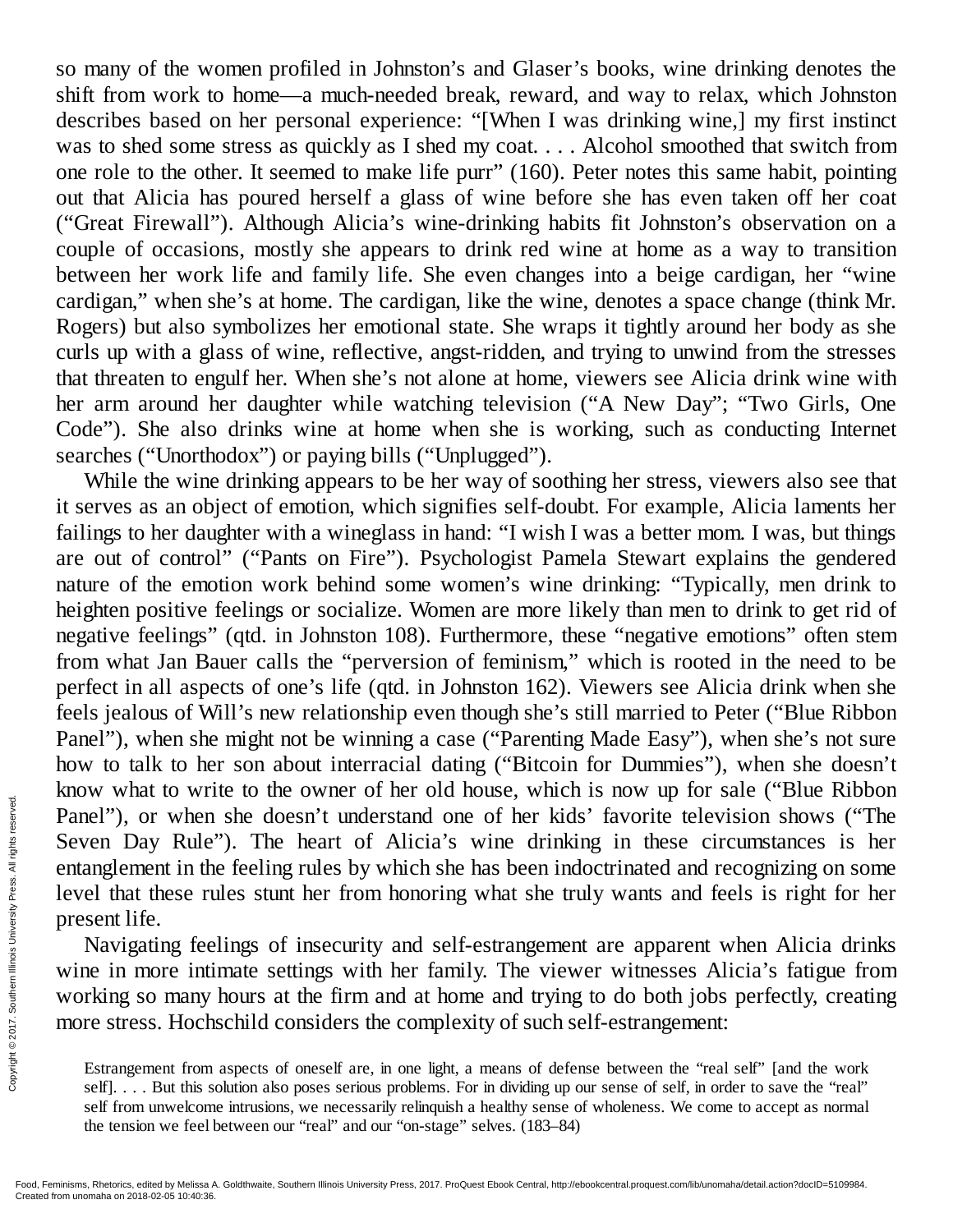Often, when Alicia reaches an uncomfortable level of estrangement from her most authentic needs, she and her brother, Owen (Dallas Roberts), process her life so that she can gain a more realistic perspective. Although Owen is mischievous, he also loves Alicia and functions as her truth-teller because he's not afraid to say what needs to be said. This emotional processing, however, is always accompanied by wine ("Breaking Fast"; "Poisoned Pill"; "Net Worth"; "Tying the Knot"). These conversations often reveal a more a poignant truth about Alicia's more genuine self, the one not so bound up in prescriptions about how she should feel about her husband, lover, work, or children. These emotional talks also disrupt what Owen calls Alicia's "facade of perfectionism," which is often steeped in tamped-down anger or overly intellectual rationalizations of her unsettled feelings ("Tying the Knot").

The show argues that drinking wine helps Alicia to drill down to the truth of what she really needs and what action she should take to secure this goal. The excavation process is evident when Alicia drinks wine with her mother. Although Alicia rebelled against her free-spirited mother when she was younger by being "perfect," maintaining a steely exterior that hides her fears, disappointments, and anger and shackled her to the "curse of competence," drinking wine with her mother allows Alicia to let down her guard and embrace some of the qualities in her mother that might serve her better now. In "The Deep Web," for example, Alicia is no longer able to maintain her poise after the death of her boss and former lover, Will. Alicia's new legal partner, Cary (Matt Czuchry), demands that she take a day off. Alicia, now unaccustomed to being at home, is hobbled by depression that keeps her hidden under the covers and by anxiety that makes being awake and in the world almost unbearable. Her mother comes to check on her. As they drink their red wine, Alicia confesses that she's not handling Will's death well even though she and Peter are "engaged" to renew their marital vows—a choice that was more pragmatic than romantic on Alicia's part. Alicia admits that she's always tried to be the "good" one, but she's lost: "I don't know what I am anymore. I'm spinning, Mom, and I can't stop." While earlier Alicia had worried that she made a mistake by being a lawyer, a deeper truth emerges during her wine consumption: "I shouldn't have stopped working."

Wine-soaked chats with Owen and Veronica and cardigan-wrapped wine drinking alone at home help Alicia excavate her emotions in more productive ways. As Ahmed argues, "emotions are the very 'flesh' of time. They show us the time it takes to move, or to move on, is a time that exceeds the time of an individual life" (202). Once Alicia's emotions materialize through her wine-drinking practices, she is empowered to make the kinds of deep-seated changes that gird her ongoing transformation. Although she and Peter stay together, Alicia refuses to play the "good wife" in the ways she did before she returned to work. As Peter celebrates his gubernatorial victory, Alicia quietly leaves the celebration and goes home. She pours a large glass of red wine, waiting for her colleague Cary to meet her at her apartment. When Cary arrives, Alicia agrees to start a firm with him, thereby embarking on a major professional and personal risk. She will leave Lockhart and Gardner, the one firm willing to hire her after a thirteen-year absence from the workplace, to start her own firm with Cary. Such a move certainly obliterates any semblance of a relationship she might maintain with Will before his character is killed ("What's in the Box?"). However, Alicia has been transformed; she is no longer defined by her love interests or beholden to Will who advocated on her behalf. From the southern in the set of the set of the set of the set of the changes that gird refuses to play the celebrates his gub pours a large glas When Cary arrivers is the set of the certainly before his charact she is no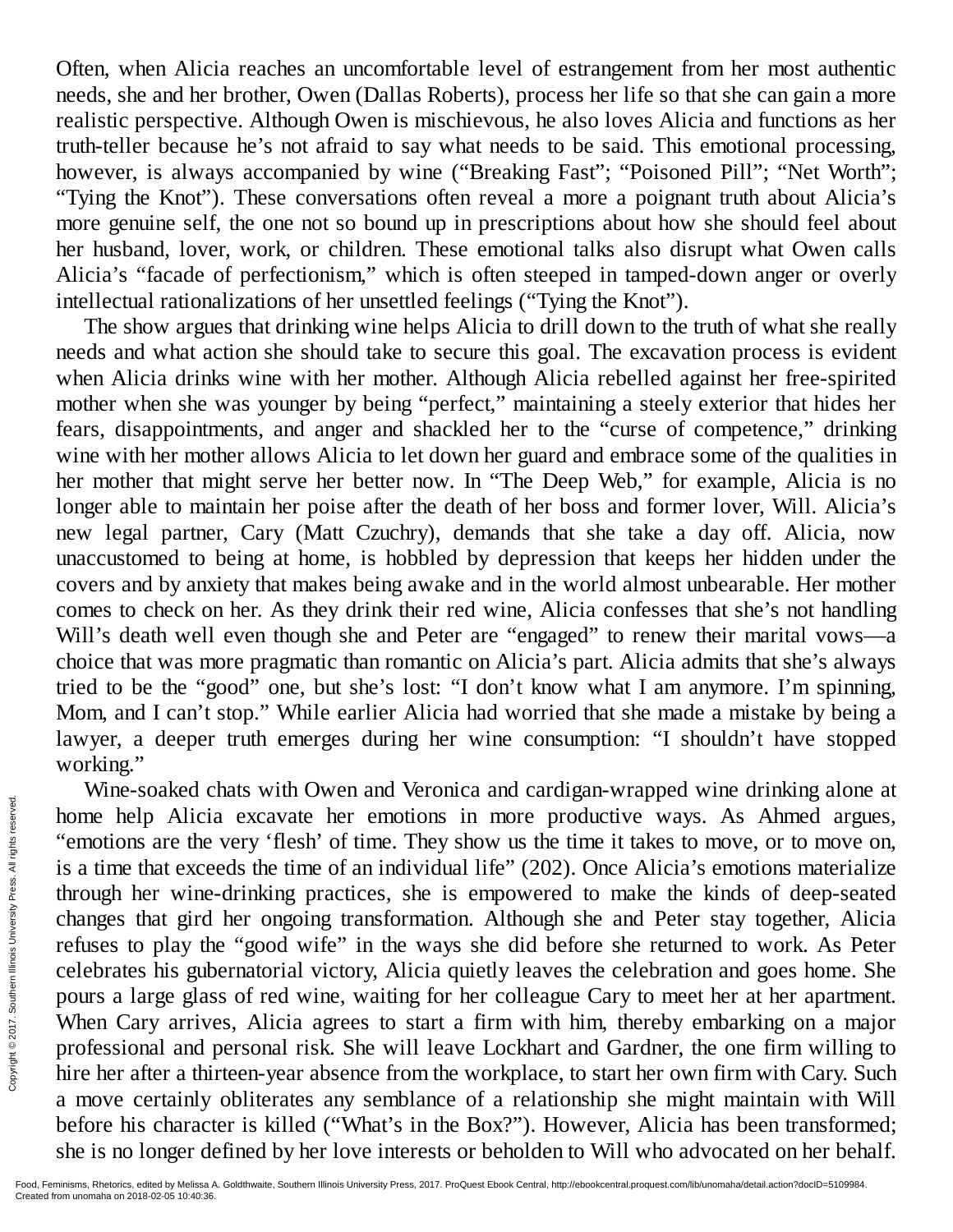This transformation comes to fruition in "The One Percent," the penultimate show of season 5. Peter's campaign manager, Eli Gold (Alan Cumming), meets with Alicia to try to figure out the state of Peter and Alicia's marriage, which is a question that haunts Peter's political career. Alicia pours the red wine and makes her most honest confession: "I'm tired. I'm just done. We are staying together, but that is it." The last season ends with Alicia drinking red wine after her son leaves home after his high school graduation, marking another major shift for her.

# **CONCLUSION**

Analyzing the wine-drinking practices of women on television shows such as *TGW* helps feminist scholars to investigate how gendered ideologies are recapitulated, recognized, and managed in women's lives. These powerful television representations normalize drinking wine as a way for women to navigate the tensions of their personal and professional choices, and this message is reinforced as it circulates throughout various spaces—social media, television/film, gender-based social activities, and domestic drinking practices. Since the emotions connected with women's wine-drinking habits "should not be regarded as psychological states, but as social and cultural practices" (Ahmed 9), it is imperative to critically examine how emotions "stick" (11) in terms of the effect on women and their ways of navigating gendered ideologies. While gender equality correlates with parity in drinking practices, it is also important to understand what this link contends about personal and professional success and happiness for many women. As Caroline Knapp chronicles in her book *Appetites*, freedom is not the same as power: "The ability to make choices can feel unsettling and impermanent and thin if it's not girded somehow with the heft of real economic and political strength" (35). Representations of women on television shows like *TGW* draw from the liminal space between choice and power, depicting high-functioning professional women who drink wine to "fend off the discomfort, to dilute inhibition, and wash away anxiety." A woman may experience these issues when

teased with freedom—to define herself as she sees fit, to attend to her own needs and wishes, and to fully explore her own desires . . . she may not quite feel . . . in her bones or believe will last. (Knapp 33)

Just as the temperance movement promised women more agency by abstaining from drinking, many twenty-first-century women seek empowerment and balance through their wine-drinking practices. However, the history of women's drinking habits has shown that the freedom to choose and the power to transform oneself and others is modulated by gendered ideologies often constrained by the emotion work assumed by many women. Analyzing how wine-drinking practices are represented in popular culture offers a tangible object of emotion that helps feminist rhetoricians better locate both potential spaces of transformation and potentially dangerous consequences for women who drink wine as a way to navigate the pressures they feel when performing various roles at home and in the workplace. Exact With Heedon<br>
Exact With Heedon<br>
Exact Comparison<br>
Southern Constrained D<br>
Directices. Howev<br>
choose and the po<br>
often constrained D<br>
practices are repl<br>
feminist rhetoricia<br>
dangerous conseq<br>
feel when perform<br>
feed

### *Notes*

<span id="page-8-0"></span>[1](#page-0-0). Noted alcohol researchers Richard Wilsnack and Sharon Wilsnack point out that increased drinking among females might be a result of the women's movement and changes in women's roles, especially changes that involve exposure to formerly Food, Feminisms, Rhetorics, edited by Melissa A. Goldthwaite, Southern Illinois University Press, 2017. ProQuest Ebook Central, http://ebookcentral.proquest.com/lib/unomaha/detail.action?docID=5109984.<br>Created from unomaha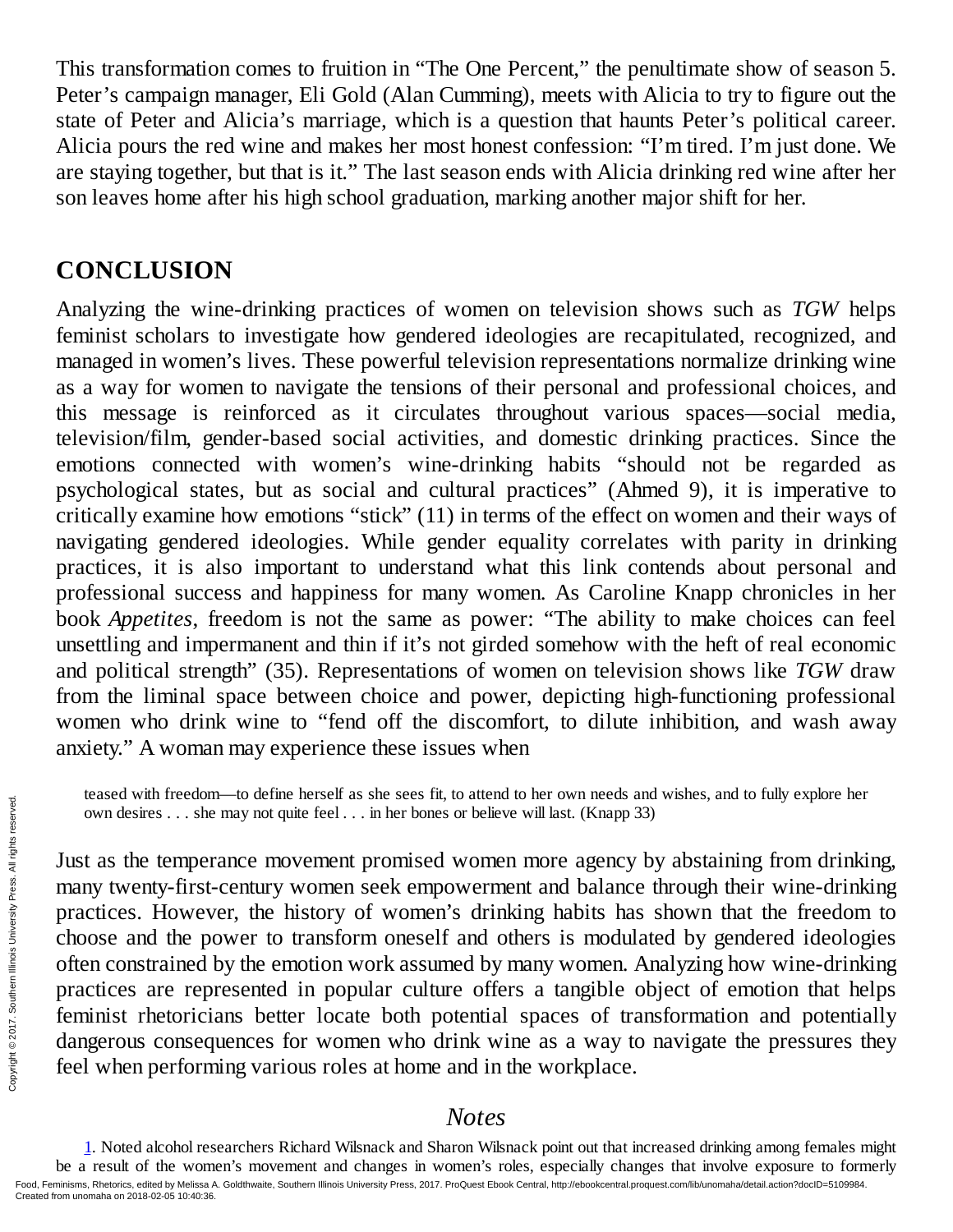masculine environments and roles. They suggest that changes in sex roles might increase women's exposure to alcohol and opportunities to drink; might modify traditional norms against female drinking, thereby making drinking more permissible; and might offer females new goals and aspirations, thus causing stress that alcohol might be used to reduce.

<span id="page-9-0"></span>[2](#page-0-1). For the purposes of this chapter, I will be looking at "social drinking" or "moderate drinking" rather than alcoholism or binge drinking. The Betty Ford Center defines "social drinking" as follows:

Social drinking may be that drink or two that soften the harsh events of the day or release one to relaxed sociability or just allow you to see the humor of it all. How many drinks do social drinkers drink? It probably varies. Whatever they do . . . , social drinkers do not chase after good feelings by drinking more and more until they lose control. To social drinkers, alcohol is not important. Some wise person said, "If you have to drink to be social, that's not social drinking." ("How")

According to the *Dietary Guidelines for Americans*, moderate alcohol consumption is defined as having up to one drink per day for women and up to two drinks per day for men. Five ounces of wine (12 percent alcohol content) is equivalent to one drink (US Department of Agriculture). Furthermore, this chapter and many of the statistics cited focus on what Karen MacNeil calls "beverage wine," wine purchased at the supermarket (typically less than fourteen dollars per bottle) for daily consumption instead of more expensive, collectible wines.

<span id="page-9-1"></span>[3](#page-0-2). The prevalence of wine drinking is apparent in a variety of media and social activities. Clothing designer Kate Spade created a necklace that spells out "Pop the Cork." More than 650,000 women follow "Moms Who Need Wine" on Facebook. Another 131,000 women are fans of "OMG I So Need a Glass of Wine" or "I'm Gonna Sell My Kids." "OMG I Need a Glass of Wine" has more than 180,000 likes. "Wine Sisterhood" puts out daily "wine notes" that endorse drinking wine and has more than 371,000 followers. Newly conceived "paint-bars" pair wine drinking and painting instruction as a social event for women.

<span id="page-9-2"></span>[4](#page-1-0). The Bechdel test was created by American cartoonist Alison Bechdel. The test was originally used to judge the feminist qualities of films. Now the test is used to assess a variety of media for gender bias: (*1*) It has to have at least two women in it; (*2*) who talk to each other; and (*3*) about something besides a man. Despite the simplicity of the test, very few television shows or films meet these minimum requirements.

<span id="page-9-3"></span>[5](#page-4-0). The women's drinking practices on *TGW* are significant. Bisexual investigator Kalinda is never shown drinking at home or when she is with her lovers in a domestic space; instead, she drinks hard liquor with both men and women at bars. She and Alicia usually do shots of tequila. Diane, senior partner and comanager at the Lockhart and Gardner Firm, drinks bourbon with her legal partner, Will, often in the office at the end of the day as they confer about case strategy or office politics. When Cary and Alicia leave Lockhart and Gardner to start their own firm, they swear not to drink bourbon like Diane and Will. Diane often drinks white wine when she is on a date or in the company of women outside of the office. Viewers don't see her drinking at home. After Will's death, Alicia and Diane get drunk on martinis after the funeral, which is symbolic of their attempt to distance themselves from Will's memory. Jackie, Alicia's mother-in-law, often judges Alicia and her mother Veronica's wine drinking. An exchange between the mothers represents this difference—Jackie: "You should drink less." Veronica: "You should drink more to get that bug out of your ass" ("Battle of the Proxies"). However, after Jackie admits that her husband, too, carried on a longterm affair with a staff member, she starts to "loosen up," enjoying wine at family dinners and during social occasions. Alicia's mom, Veronica, mostly drinks wine and asks if Zach can have wine on his eighteenth birthday because she allowed Alicia to drink at sixteen years old. While Veronica also drinks margaritas, she only drinks red wine with Alicia. Example 12: The Good Wife<br>
Example 2018<br>
Example 2018<br>
The Good Wife<br>
"Bang." The Good Wife<br>
"Battle of the Proxies."<br>
"Bitcoin for Dummies."<br>
"Blue Ribbon Panel." The "Breaking Fast." The Good<br>
"Breaking Fast." The Good<br>

#### *Works Cited*

Ahmed, Sara. *The Cultural Politics of Emotion*. Routledge, 2004.

"Bang." *The Good Wife*. CBS. 2 March 2010.

"Battle of the Proxies." *The Good Wife*. CBS 2 December 2012.

"Bitcoin for Dummies." *The Good Wife*. CBS. 15 January 2012.

"Blue Ribbon Panel." *The Good Wife*. CBS. 25 March 2012.

"Boom De Yah Da." *The Good Wife*. CBS. 6 January 2013.

"Breaking Fast." *The Good Wife*. CBS. 12 October 2010.

"The Deep Web." *The Good Wife*. CBS. 4 May 2014.

Ehrenreich, Barbara. "Libation as Liberation?" *Time* April 2002. Accessed 23 May 2014.

Glaser, Gabrielle. *Her Best-Kept Secret: Why Women Drink—and How They Can Regain Control*. Simon and Schuster, 2013.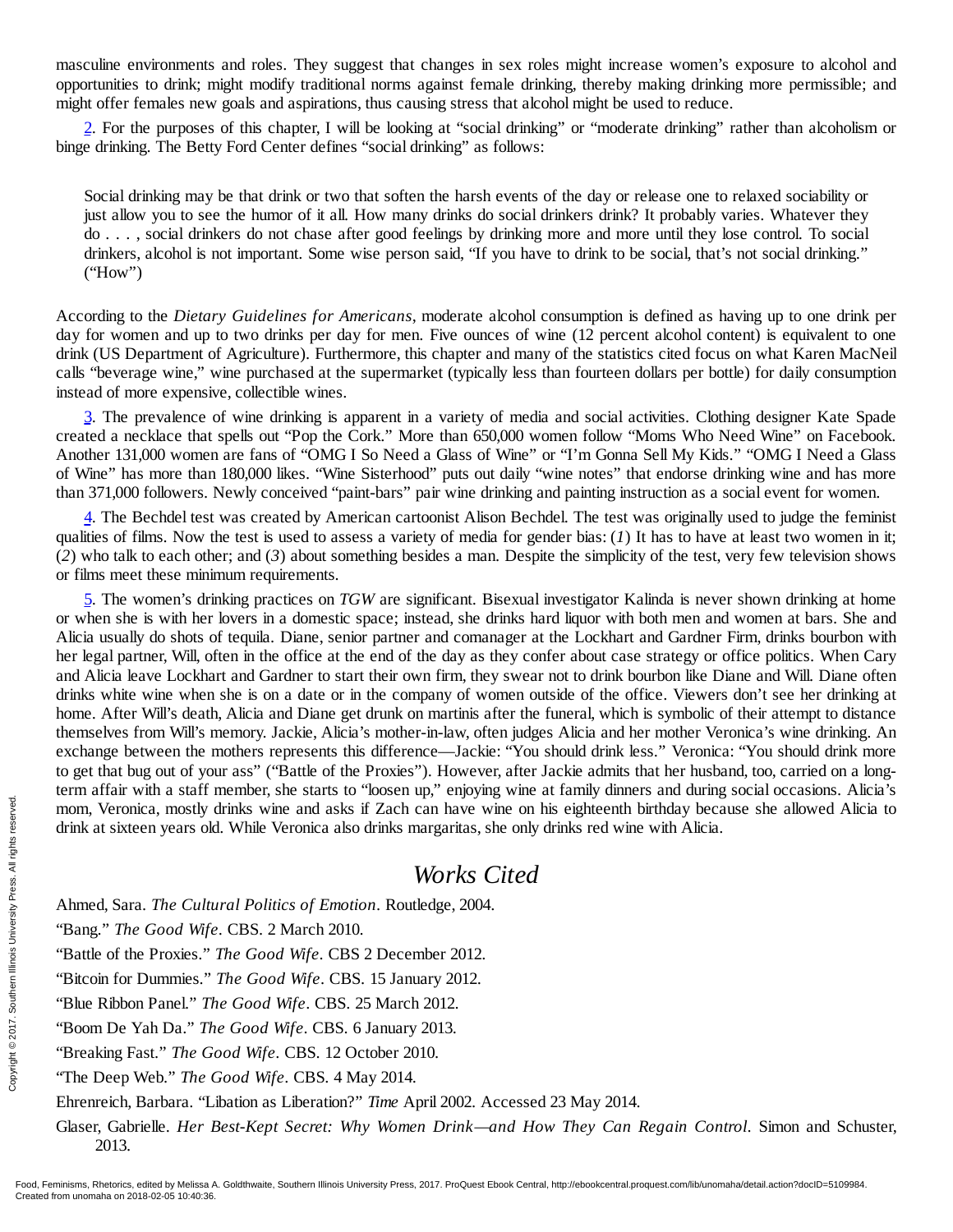"Great Firewall." *The Good Wife*. CBS. 1 March 2011.

"Ham Sandwich." *The Good Wife*. CBS. 22 March 2011.

"Heart." *The Good Wife*. CBS. 16 March 2010.

"Hi." *The Good Wife*. CBS. 9 February 2010.

- Hochschild, Arlie Russell. *The Managed Heart: Commercialization of Human Feeling*. 1983. U of California P, 2012.
- "How Do You Define Social Drinking?" *Betty Ford Center* 19 October 2010. Accessed July 2014.

"Hybristophilia." *The Good Wife*. CBS. 18 May 2010.

- Jayne, Mark, Gill Valentine, and Sarah L. Holloway. "Emotional, Embodied, and Affective Geographies of Alcohol, Drinking, and Drunkenness." *Transactions of the Institute of British Geographers* 35.4 (October 2010): 540–54.
- Johnston, Ann Dowsett. *Drink: The Intimate Relationship between Women and Alcohol*. HarperCollins, 2013.
- Knapp, Caroline. *Appetites: Why Women Want*. Counterpoint, 2003.
- Kueny, Kathryn. *The Rhetoric of Sobriety: Wine in Early Islam*. State U of New York P, 2001.
- MacNeil, Karen. *The Wine Bible*. Workman, 2000.
- "Majority of U.S. Drink Alcohol." *Gallup* 17 August 2012. Accessed 15 June 2014.
- Mattingly, Carol. *Well-Tempered Women: Nineteenth-Century Temperance Rhetoric*. Southern Illinois UP, 1998.
- McCurdy, Christen. "Ladies! Liquor! Ladies and Liquor!" *Bitch Magazine* 1 November 2012. Accessed 6 June 2014.

"A More Perfect Union." *The Good Wife*. CBS. 21 April 2013.

- Morin, Céline. "How to Love When You're a Good Wife." *"The Good Wife" and Philosophy: Temptations of Saint Alicia*. Ed. Kimberly Baltzer-Jaray and Robert Arp. Open Court, 2013. 39–50.
- Morris, Alex. "Gender Bender." *New York Magazine* 7 December 2008. Accessed 17 May 2014.
- "Net Worth." *The Good Wife*. CBS. 15 February 2011.
- "A New Day." *The Good Wife*. CBS. 25 September 2011.
- O'Connell, Michael. "TV Ratings: *The Good Wife* Continues to Climb." *Hollywood Reporter* 31 March 2014. Accessed 5 July 2014.
- "The One Percent." *The Good Wife*. CBS. 11 May 2014.

"Pants on Fire." *The Good Wife*. CBS. 15 April 2012.

"Parenting Made Easy." *The Good Wife*. CBS. 4 December 2011.

- "Pilot." *The Good Wife*. CBS. 22 September 2009.
- "Poisoned Pill." *The Good Wife*. CBS. 9 November 2010.

Rotskoff, Lori. *Love on the Rocks: Men, Women, and Alcohol in Post–World War II America*. U of North Carolina P, 2002.

- Royster, Jacqueline Jones, and Gesa E. Kirsch. *Feminist Rhetorical Practices: New Horizons for Rhetoric, Composition, and Literacy Studies*. Southern Illinois UP, 2012.
- Schmitt, Patrick. "US Wine Sales: 'Nowhere to Go but Up.'" *The Drinks Business* 7 October 2103. Accessed 10 January 2014.
- "The Seven Day Rule." *The Good Wife*. CBS. 27 January 2013.
- "Silver Bullet." *The Good Wife*. CBS. 22 February 2011.
- Stanley, Alessandra. "Where Alcoholism Drinks in the Laughs." *New York Times* 2 December 2010. Accessed 10 January 2014. Erection and Literacy Stude<br>
Schmitt, Patrick. "US V<br>
2014.<br>
The Seven Day Rule."<br>
Silver Bullet." *The God*<br>
Stanley, Alessandra. "W<br>
2014.<br>
Thach, Liz. "Time for V<br> *Journal of Wine I*<br>
"Two Girls, One Code."<br>
"Tying the
	- Thach, Liz. "Time for Wine? Identifying Differences in Wine-Drinking Occasions for Male and Female Wine Consumers." *Journal of Wine Research* 23.2 (July 2012): 134–54.
	- "Two Girls, One Code." *The Good Wife*. CBS. 14 October 2012.
	- "Tying the Knot." *The Good Wife*. CBS. 27 April 2014.
	- "Unorthodox." *The Good Wife*. CBS. 10 November 2009.
	- "Unplugged." *The Good Wife*. CBS. 11 May 2010.
	- US Department of Agriculture and US Department of Health and Human Services. "Food and Food Components to Reduce." *Dietary Guidelines for Americans*. 7th ed. US Government Printing Office, 2010. 30–32.
	- "A Weird Year." *The Good Wife*. CBS. 18 May 2014.